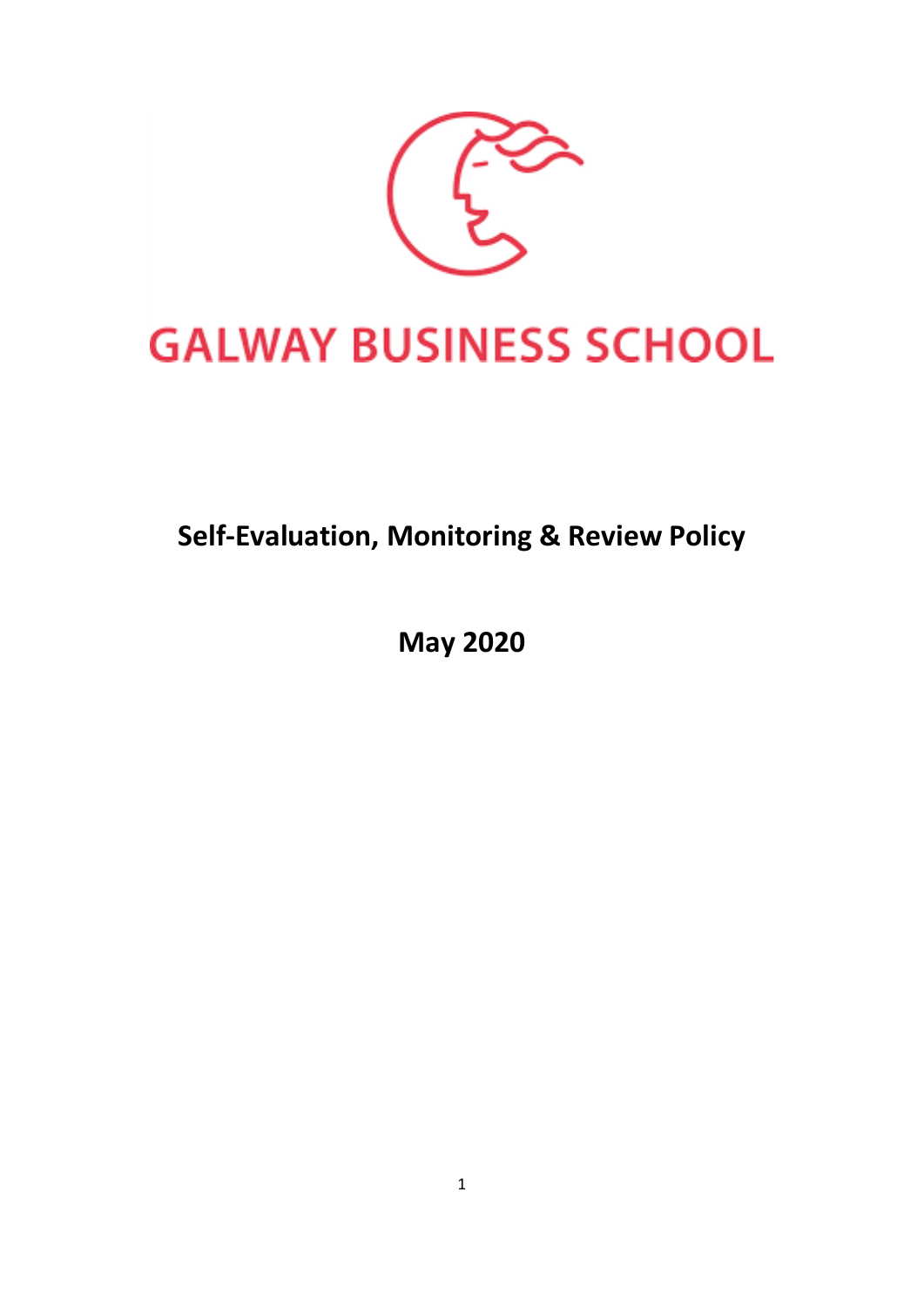## **12 Self-Evaluation, Monitoring & Review**

### **12.1 Purpose**

The aim of this policy is to outline the procedures GBS utilises to ensure that it has a clear structure for the review of its administration, operations and management of education. In addition, this policy outlines the procedures used by GBS to review its provision of education programmes, both on an ongoing basis and periodically.

| Document Name: 12 | Self-Evaluation, |
|-------------------|------------------|
|-------------------|------------------|

Monitoring & Review

**Owner:** Registrar

**Approved by:** Governing Body

**Review frequency:** Every 2 years



| Version | <b>Description of Amendments</b>      | <b>Approval Date</b> | <b>Implementation Date</b> |
|---------|---------------------------------------|----------------------|----------------------------|
| V1.0    | Approval in full of the policy by the | <b>July 2019</b>     | September 2019             |
|         | Governing Body                        |                      |                            |
|         |                                       |                      |                            |
|         |                                       |                      |                            |
|         |                                       |                      |                            |
|         |                                       |                      |                            |
|         |                                       |                      |                            |
|         |                                       |                      |                            |
|         |                                       |                      |                            |
|         |                                       |                      |                            |
|         |                                       |                      |                            |
|         |                                       |                      |                            |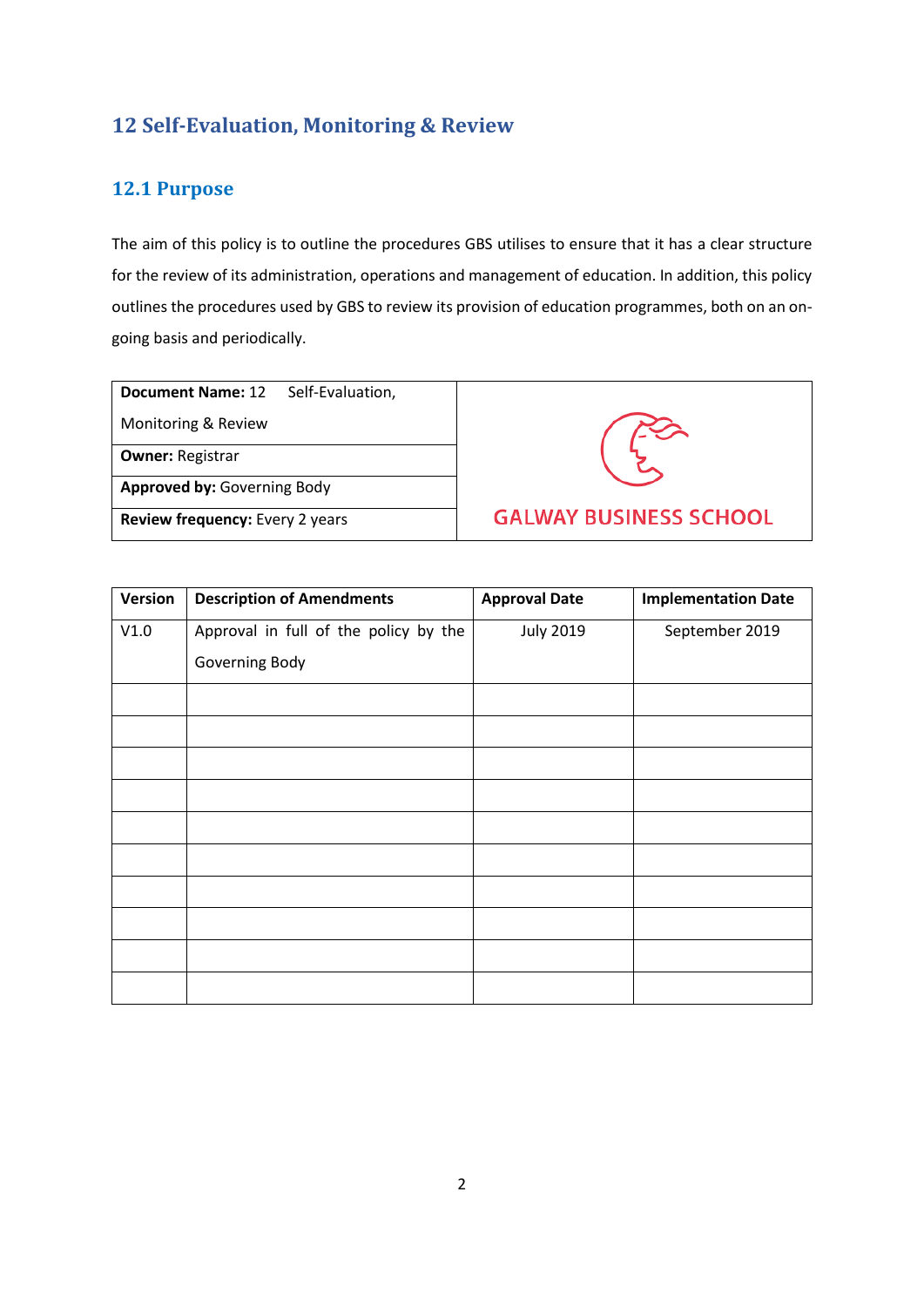#### **12.2 Scope**

This policy covers the review of all validated GBS programmes and the associated quality assurance of the school.

#### **12.3 Internal Self-Monitoring**

Internal Self-Monitoring in GBS is a continuous process that evaluates relevant data that is incorporated into the formal GBS Annual Monitoring Report in order to inform the decision making within the school. The specific quality indicators that GBS uses for its internal self-monitoring are:

- Module Reports (including learner feedback and suggestions on module level, lecturer feedback and suggestions on module level, grade analysis on module level, attendance rates on module level, e-activities participation on module level)
- Programme Annual Reports (including learner feedback and suggestions on programme level, lecturer feedback and suggestions on programme level, grade analysis on programme level, attendance rates on programme level, e-activities participation on programme level, attrition and retention rates for each stage of the programme)
- External Examiner's Reports
- Graduate employability derived from a graduate survey
- Marketing Analysis (including assessment of marketing strategy in both national and international context)
- Programme Viability Report

Table 12.2 below assigns the individual responsibilities for compiling all reports outlined above:

| <b>Report</b>                       | <b>Personnel Responsible</b>       |
|-------------------------------------|------------------------------------|
| Module Report                       | Registrar and Individual Lecturers |
| Programme Annual Reports            | Programme Leaders                  |
| <b>External Examiner's Report</b>   | <b>External Examiner</b>           |
| Graduate employability Report       | Academic Co-ordinator              |
| <b>Marketing Analysis</b>           | <b>Marketing Director</b>          |
| Programme Viability Report          | <b>Managing Director</b>           |
| <b>GBS Annual Monitoring Report</b> | Registrar                          |